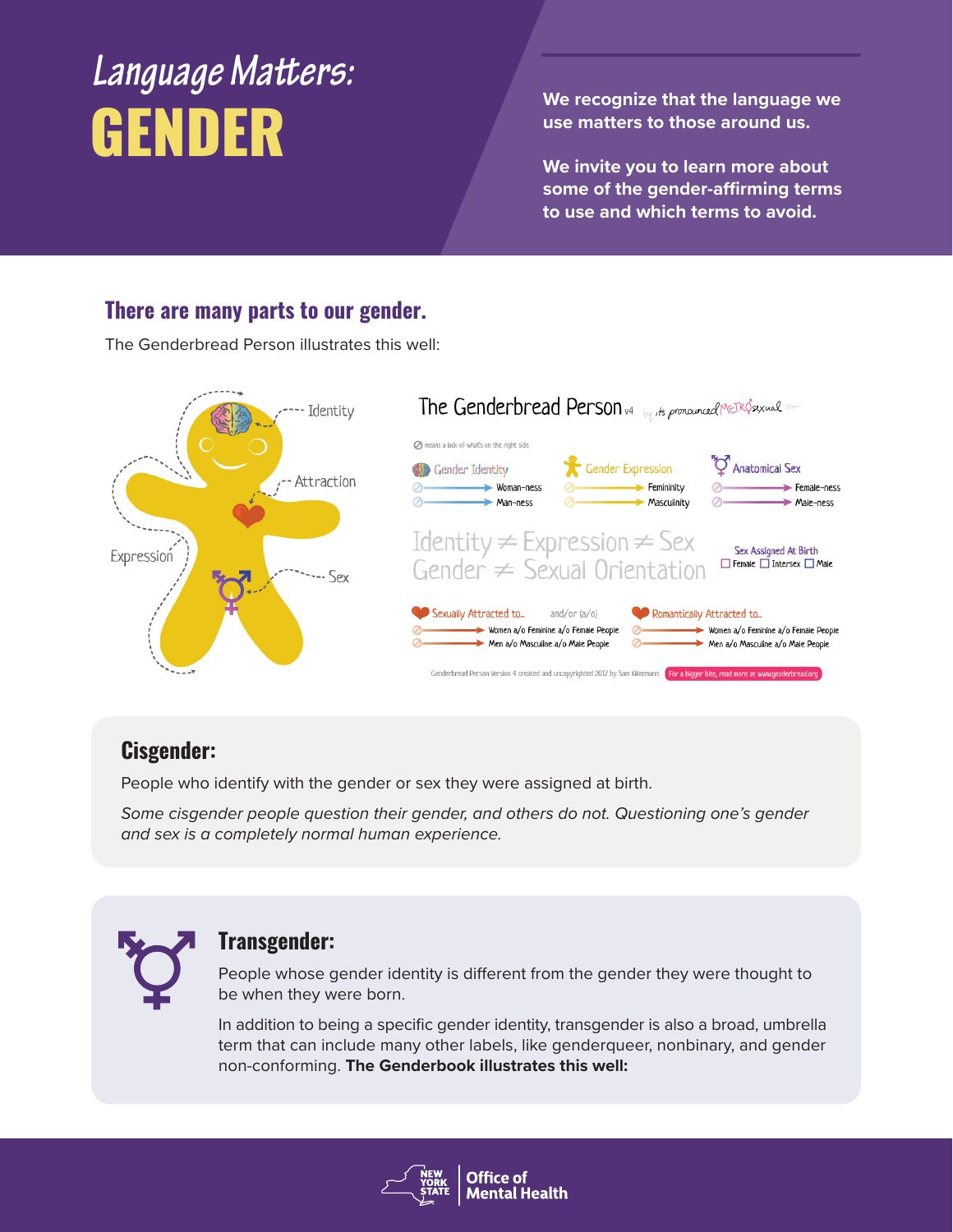



#### *\*graphic adapted from TheGenderBook.com* **Language to Avoid:**

**Don't Say:** Transgendered. It is grammatically incorrect and shouldn't be used.

**Don't Say:** Offensive words like tranny, transvestite, she-male, he/she, lady man, shim, "it," or transsexual\*.

*(\*If someone identifies as a transsexual to you, this is the appropriate term to use. If they do not use this term, you should not use it either.)*

#### **Nonbinary Identities**

The trans community is incredibly diverse. Some trans people identify as trans men or trans women. Others may see themselves as a combination of genders, or they exist outside of the male/female binary. These people describe themselves as **nonbinary, genderqueer, gender non-conforming, agender, bigender and other identities** that reflect their personal experience. People who identify as nonbinary may or may not also identify as transgender.

#### **Important Note:**

**Everyone's identity is individually-defined!** The language someone uses may be different than others. That language may also change over time as terms evolve or someone explores their identity further.

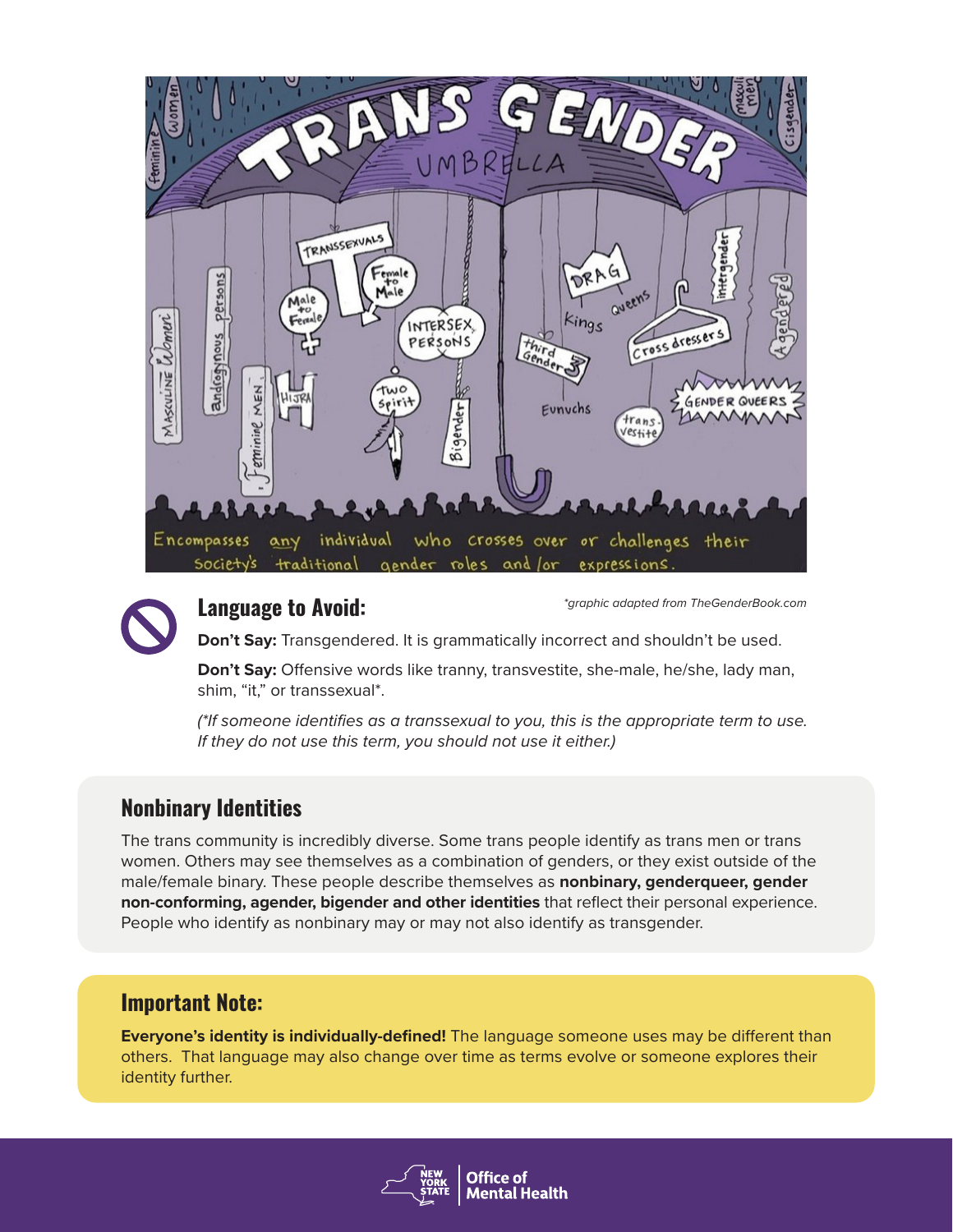#### **Pronouns**

We use pronouns every day. Common pronouns include:



Some people use multiple pronouns (for example: She/They), meaning you can and should use multiple pronouns to refer to them. **Others may use other gender-neutral options like:**



Using the name and pronouns a person shares with you is the respectful thing to do. **Purposefully doing either of these practices are disrespectful and considered harassment:**



**Misgendering:** Using the wrong pronouns to describe someone

**Deadnaming:** Using the name someone was given at birth, instead of their current name, or asking what their name "really" is.

### **If You Make a Mistake:**

Sometimes we make mistakes and use the wrong name or pronouns for someone. That's okay as long as we learn from the mistake and do better.

**If you accidentally misgender someone or use their deadname you should apologize once, correct the mistake, and move on.** Sometimes people apologize profusely or try to give reasons why they made the mistake. That can be very uncomfortable for the person who is affected, and also draw extra unwanted attention.



If you've made a mistake or are having a difficult time it might be helpful for you to practice saying the person's name or using their pronouns in your head, or out loud on your own.

| <b>Pronouns</b>      | <b>Nominative</b><br>(subject) | <b>Objective</b><br>(object)      | <b>Possessive</b><br>determiner | <b>Possessive</b><br>pronoun        | <b>Reflexive</b>                           |
|----------------------|--------------------------------|-----------------------------------|---------------------------------|-------------------------------------|--------------------------------------------|
| they/them/<br>theirs | They write.                    | I wrote about<br>them.            | Their paper<br>is excellent.    | That paper<br>is theirs.            | They cited<br>themself.                    |
| ze/hir/hirs          | Ze writes.<br>("zee")          | I wrote<br>about hir.<br>("heer") | Hir paper is<br>excellent.      | That paper<br>is hirs.<br>("heers") | Ze cited<br>about hirself.<br>("heerself") |
| ze/zir/zirs          | Ze writes.<br>("see")          | I wrote<br>about zir.<br>("zeer") | Zir paper is<br>excellent.      | That paper<br>is zirs.<br>("zeros") | Ze cited<br>about zirself.<br>("zeerself") |